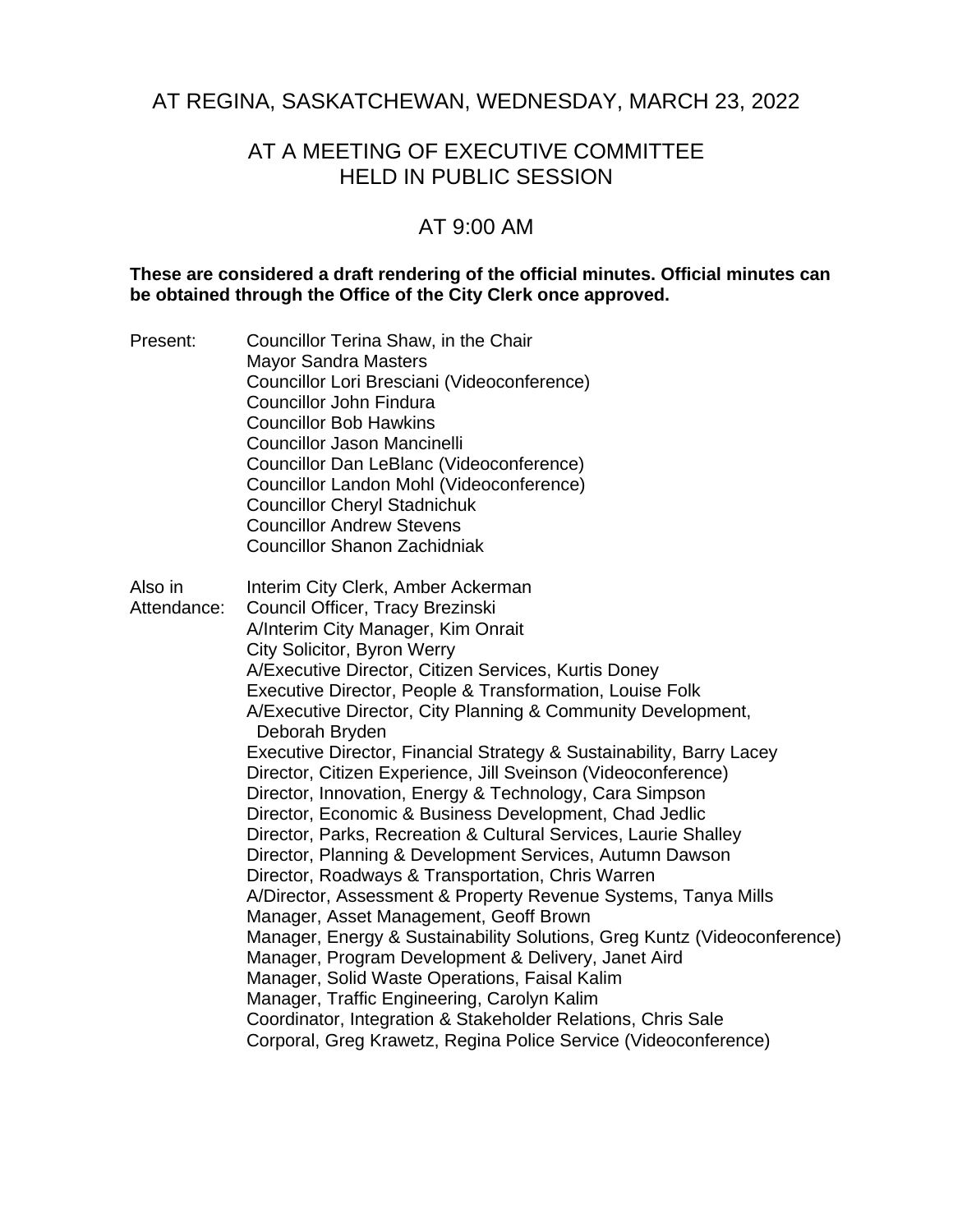## APPROVAL OF PUBLIC AGENDA

**Councillor Jason Mancinelli moved, AND IT WAS RESOLVED, that the agenda for this meeting be approved, as submitted, at the call of the Chair, after adding communication item EX22-45 from Cheryl Viala respecting EX22-38 Update to Implications of 9th Avenue North Truck Route Removal.**

### MINUTES APPROVAL

**Councillor Cheryl Stadnichuk moved, AND IT WAS RESOLVED, that the minutes for the meeting held on March 9, 2022 be adopted, as circulated.**

### ADMINISTRATION AND TABLED REPORTS

EX22-33 Economic Development Opportunity - Viterra Memorandum of Understanding and Related Agreements

#### **Recommendation**

The Executive Committee recommends that City Council:

- 1. Approve the City of Regina entering into a Memorandum of Understanding ("MOU") with Viterra Canada Inc., ancillary to the Option to Purchase Agreement dated April 12, 2021, that:
	- a) outlines the various incentives that the City of Regina ("City") will provide to Viterra to support the construction of a canola crush plant ("Plant"), consistent with the terms and conditions stated in this report; and
	- b) is conditional on ministerial approval of a boundary alteration that brings the related lands into the City.
- 2. Delegate authority to the Executive Director, Financial Strategy & Sustainability or their designate, to negotiate and approve any other commercially relevant terms and conditions of the MOU that do not substantially change what is described in this report.
- 3. Delegate authority to the Executive Director, Financial Strategy & Sustainability or their designate, to negotiate and approve the final binding agreements with Viterra Canada Inc. (the "Agreements") reflective of the concepts contained in the MOU, any amendments to the Agreements that do not substantially change what is described in the MOU and any ancillary agreements or documents required to give effect to the Agreements. The authority delegated by this section excludes the approval of any tax exemption agreement which must be approved by City Council.
- 4. Approve the transfer of up to \$12.6 million from the Land Development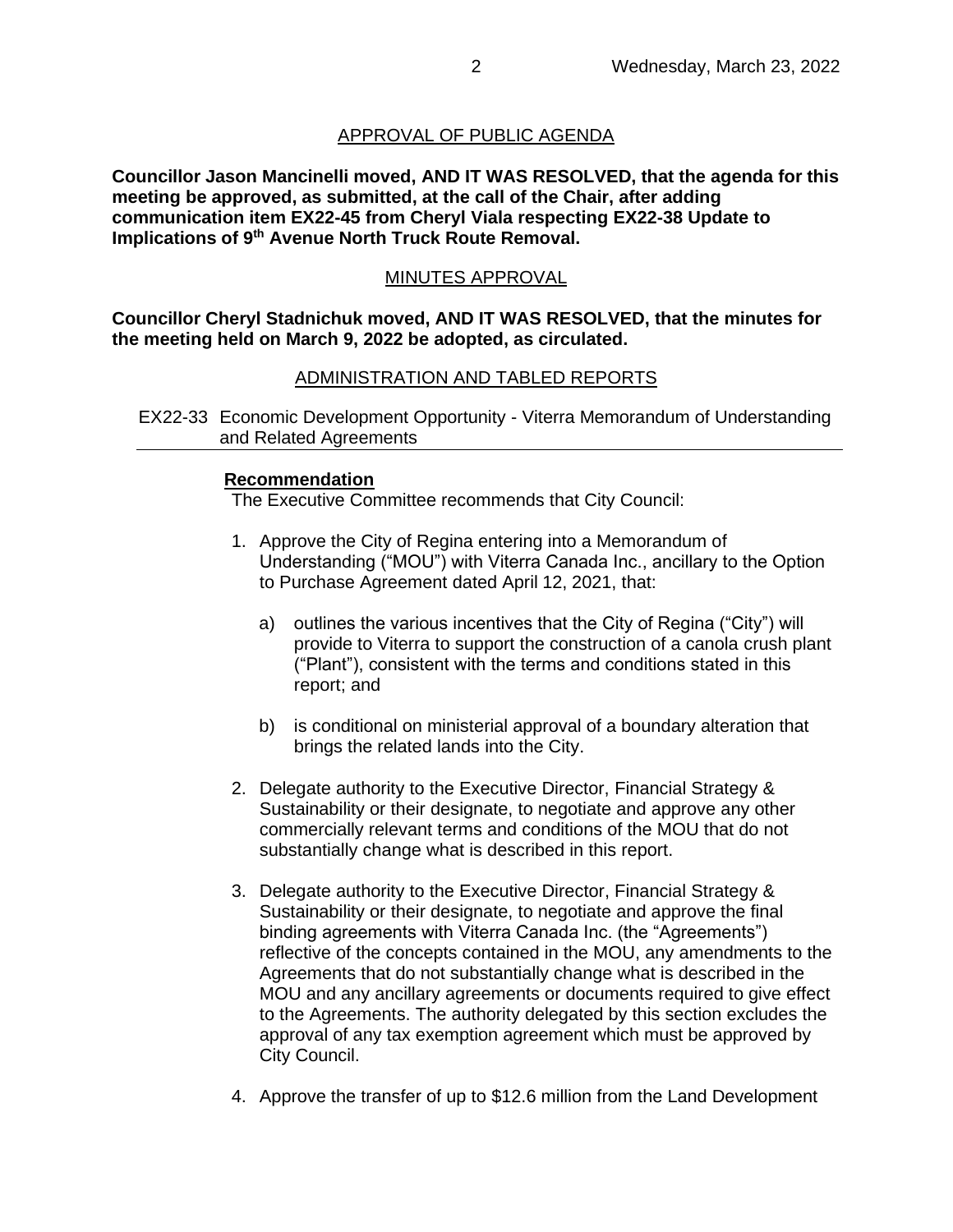Reserve to fund the costs of providing water and wastewater infrastructure, paying development charges, and acquiring land for rail, water and wastewater infrastructure as described in this report.

- 5. Approve the transfer of \$6.0 million from the Asset Revitalization Reserve to fund the costs of investments in rail line development as described in this report.
- 6. Delegate authority to the Executive Director, Financial Strategy & Sustainability to approve an extension to the Option Term provided for in the Option to Purchase Agreement between the City and Viterra dated April 12, 2021 as, in his discretion, is reasonably necessary as long as Viterra is diligently pursuing its due diligence of the related development proposal.
- 7. Authorize the Executive Director, Financial Strategy & Sustainability to negotiate and approve agreements for the acquisition of land or easement rights, as required, in connection with undertaking the infrastructure investments (rail and utilities) as described in this report (the "Land Agreements"), and any ancillary agreements or documents required to give effect to the Land Agreements, provided such acquisition is at or below fair market value.
- 8. Authorize the City Clerk to execute the MOU, the Agreements and the Land Agreements after review and approval by the City Solicitor.
- 9. Approve these recommendations at its meeting on March 30, 2022.

#### **Councillor Jason Mancinelli moved that the recommendation contained in the report be concurred in.**

**The motion was put and declared CARRIED.**

| <b>RESULT:</b> | CARRIED [Unanimous]                                                                                                             |
|----------------|---------------------------------------------------------------------------------------------------------------------------------|
| <b>MOVER:</b>  | <b>Councillor Mancinelli</b>                                                                                                    |
| IN FAVOUR:     | Councillors: Mancinelli, Bresciani, Findura, Hawkins, Stevens, LeBlanc,<br>Mohl, Stadnichuk, Zachidniak, Shaw and Mayor Masters |

#### EX22-42 Stu Niebergall: City of Regina and CTK Nakoda Nation - MSCA

#### **Recommendation**

That Executive Committee receive and file this communication.

#### **Councillor Bob Hawkins moved, AND IT WAS RESOLVED, that this communication be received and filed.**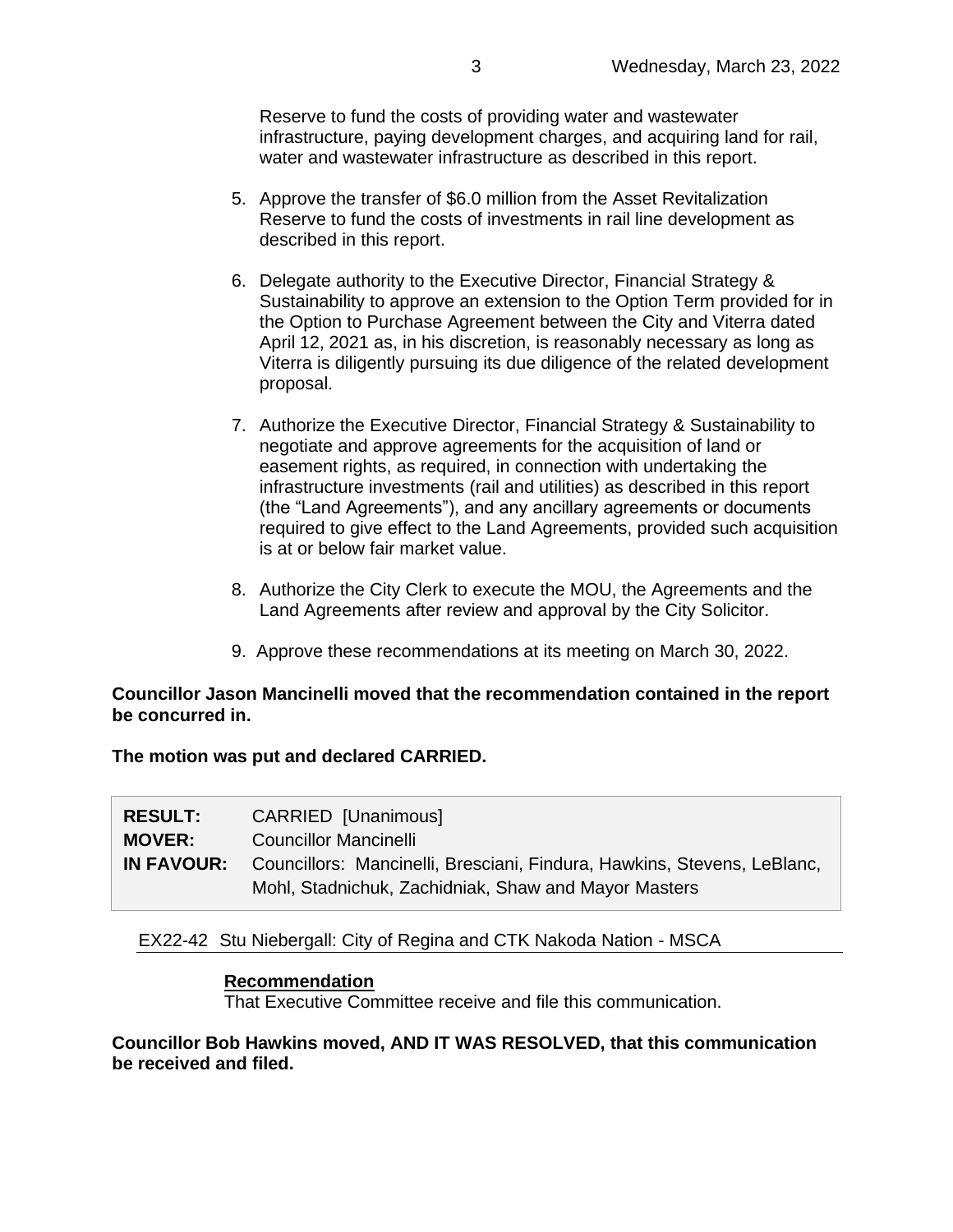EX22-34 City of Regina and Carry the Kettle Nakoda Nation - Municipal Services and Compatibility Agreement

### **Recommendation**

The Executive Committee recommends that City Council:

- 1. Approve the Municipal Servicing and Compatibility Agreement between the City of Regina and Carry the Kettle Nakoda Nation, attached to this report as Schedule A.
- 2. Instruct the City Solicitor to prepare the necessary execution bylaw authorizing the City Clerk to execute the Municipal Services and Compatibility Agreement.
- 3. Upon the Municipal Services and Compatibility Agreement becoming effective, delegate authority to the Executive Director, City Planning & Community Development or their designate to approve subsequent servicing agreements with Carry the Kettle Nakoda Nation, in its own capacity or through its development corporation, with respect to the servicing required to support each phase of development of the reserve, provided that the terms and conditions of such agreements are consistent with the City's Servicing Agreement Standard Conditions 2011 and Development Charges Policy applicable to City lands.
- 4. Approve these recommendations at its meeting on March 30, 2022.

The following addressed the Committee:

- Councillor Conrad Medicinerope and Pat Fiacco, representing Carry the Kettle Nakoda Nation.

(Councillor Dan LeBlanc declared a conflict of interest prior to consideration of item EX22-34, citing a conflict in relation to this report with respect to his professional tenure, abstained from discussion and voting and temporarily left the meeting.)

#### RECESS

Pursuant to the provisions of Section 33(2.1) of City Council's Procedure Bylaw No. 9004, a 15-minute recess was called.

The Committee recessed at 10:37 a.m.

The Committee reconvened at 10:53 a.m.

(The meeting reconvened in the absence of Councillor Findura.)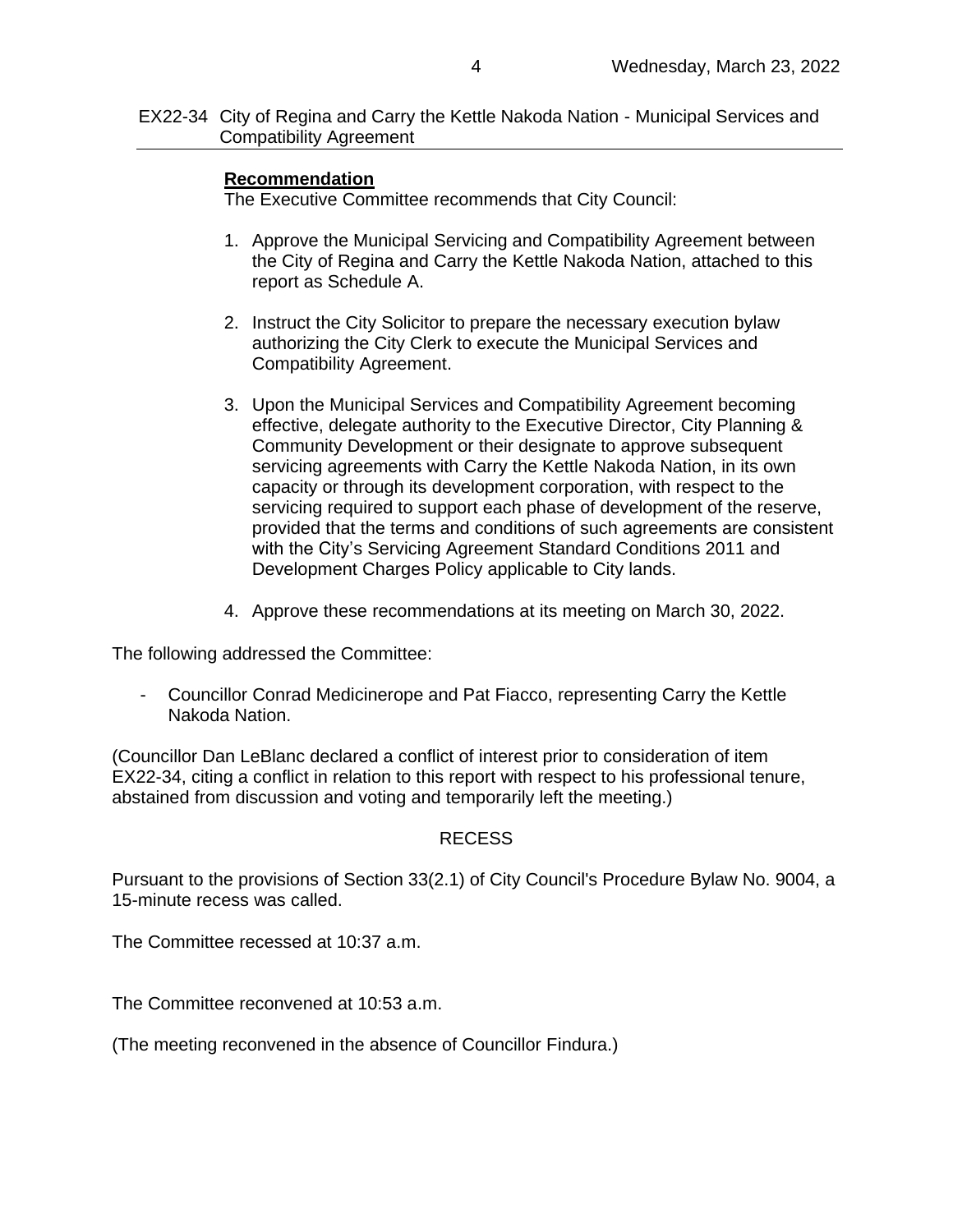**Councillor Bob Hawkins moved that the recommendation contained in the report be concurred in after including the revised Schedule "A-1" – Lands in the report that is forwarded to City Council for approval.**

(Councillor Findura returned to the meeting.)

**The motion was put and declared CARRIED.**

| <b>RESULT:</b>    | CARRIED [Unanimous]                                               |
|-------------------|-------------------------------------------------------------------|
| <b>MOVER:</b>     | <b>Councillor Hawkins</b>                                         |
| <b>IN FAVOUR:</b> | Councillors: Hawkins, Bresciani, Findura, Mancinelli, Mohl, Shaw, |
|                   | Stadnichuk, Stevens, Zachidniak and Mayor Masters                 |
| AWAY:             | <b>Councillor LeBlanc</b>                                         |

(Councillor LeBlanc returned to the meeting.)

EX22-36 Clean Communities

#### **Recommendation**

The Executive Committee recommends that City Council:

- 1. Approve Service Option 1, which continues to offer the same level of solid waste service to all residents of the city.
- 2. Approve Enforcement Option 2, which introduces a notice of violation tickets for actions in contravention of *The Waste Management Bylaw, 2012, Bylaw No. 2012-63* that lead to increased incidents of litter as outlined in this report.
- 3. Direct the City Solicitor to prepare the necessary bylaw amendments to the Waste Management Bylaw and *The Regina Community Standards Bylaw,* Bylaw No. 2016-2 to be consistent with the recommendations outlined in Schedule A to this report.
- 4. Remove MN21-3 Clean Communities items 1 to 4 from the List of Outstanding Items for City Council.
- 5. Approve these recommendations at its meeting on March 23, 2022.

**Councillor Andrew Stevens moved that City Council:**

- **1. Approve Service Option 1, which continues to offer the same level of solid waste service to all residents of the city.**
- **2. Approve Enforcement Option 2, which introduces a notice of violation tickets for actions in contravention of** *The Waste Management Bylaw, 2012, Bylaw No. 2012-63* **that lead to increased incidents of litter as outlined in this report.**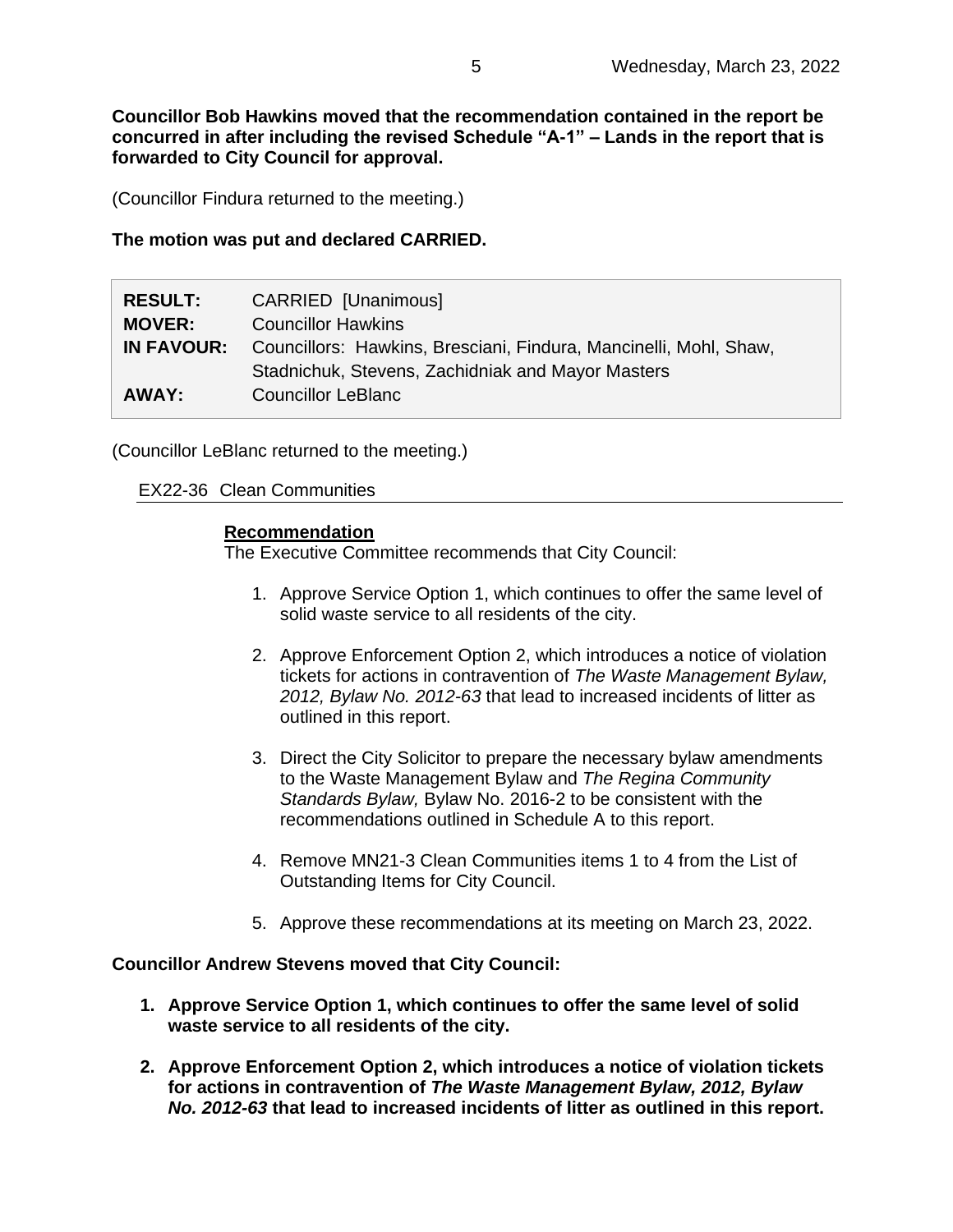- **3. Direct the City Solicitor to prepare the necessary bylaw amendments to the Waste Management Bylaw and** *The Regina Community Standards Bylaw,*  **Bylaw No. 2016-2 to be consistent with the recommendations outlined in Schedule A to this report.**
- **4. Remove MN21-3 Clean Communities items 1 to 4 from the List of Outstanding Items for City Council.**
- **5. Direct Administration to report to Council one year after the implementation of the changes proposed in the Clean Community report outlining the number of Service Requests, community impact, number of tickets issues, rate of voluntary compliance, and general effectiveness of the respective policies and bylaws.**
- **6. Approve these recommendations at its meeting on March 30, 2022.**

(Mayor Masters left the meeting.)

*Councillor Andrew Stevens requested that recommendation #1 and recommendation #2 to #6 be voted on separately.*

Vote on Recommendation #1 Separately

**The motion was put and declared CARRIED.**

| <b>RESULT:</b>    | CARRIED [7 to 3]                                                                   |
|-------------------|------------------------------------------------------------------------------------|
| <b>MOVER:</b>     | <b>Councillor Stevens</b>                                                          |
| <b>IN FAVOUR:</b> | Councillors: Bresciani, Findura, Hawkins, Mancinelli, Mohl, Zachidniak<br>and Shaw |
| <b>AGAINST:</b>   | Councillors: Stevens, LeBlanc and Stadnichuk                                       |
| AWAY:             | <b>Mayor Masters</b>                                                               |

Vote on Recommendation #2 to #6 Separately

**The motion was put and declared CARRIED.**

| <b>RESULT:</b> | CARRIED [Unanimous]                                                                                              |
|----------------|------------------------------------------------------------------------------------------------------------------|
| <b>MOVER:</b>  | <b>Councillor Stevens</b>                                                                                        |
| IN FAVOUR:     | Councillors: Stevens, Bresciani, Findura, Hawkins, LeBlanc, Mancinelli,<br>Mohl, Stadnichuk, Zachidniak and Shaw |
| AWAY:          | <b>Mayor Masters</b>                                                                                             |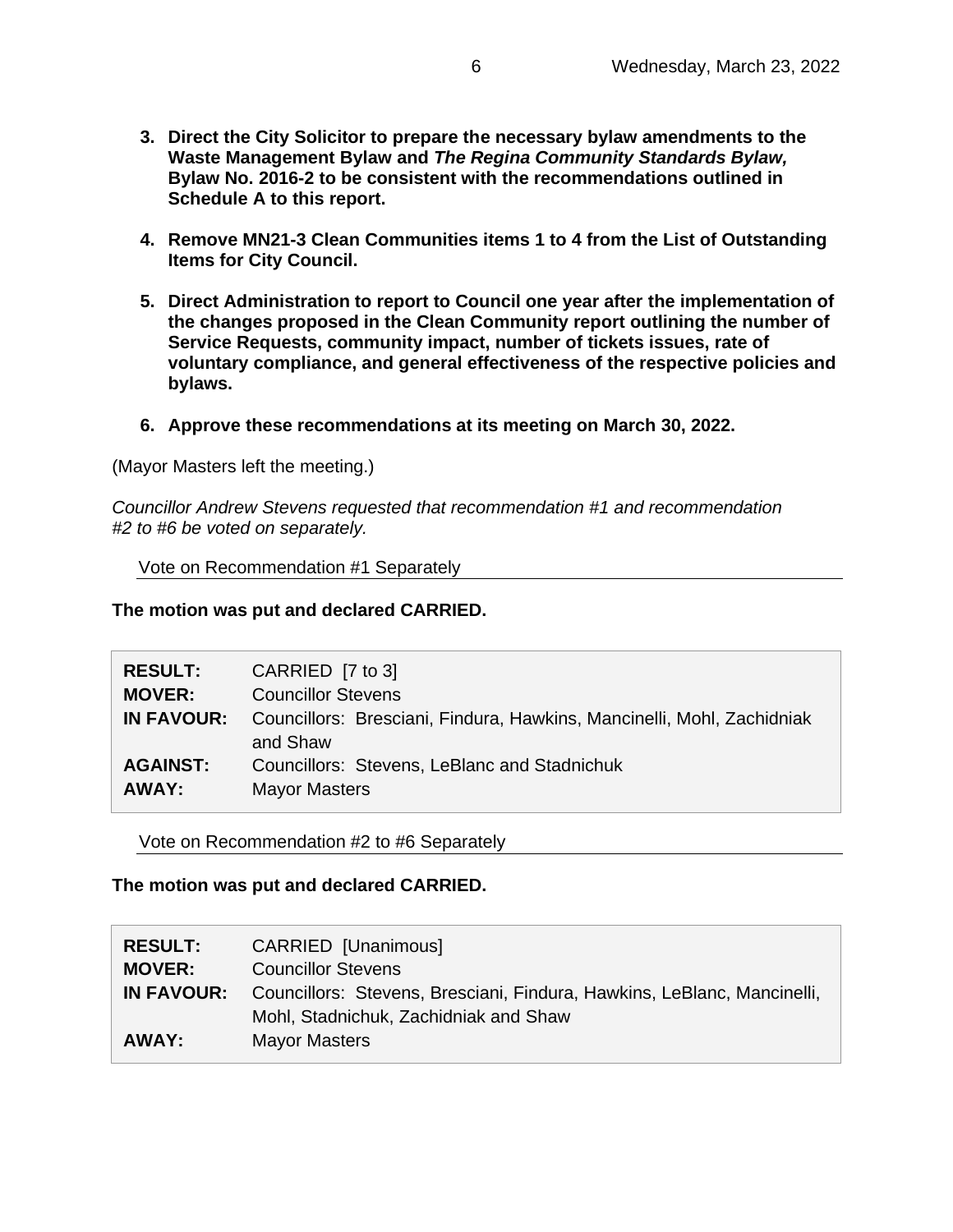## RECESS

Pursuant to the provisions of Section 33(2.2) of City Council's Procedure Bylaw No. 9004, a 45-minute recess was called.

The Committee recessed at 12:22 p.m.

The Committee reconvened at 1:07 p.m.

EX22-40 Off-Leash Dog Park Program Update

#### **Recommendation**

The Executive Committee recommends City Council:

- 1. Approve the development of an off-leash dog park in A.E. Wilson Park.
- 2. Amend *The Regina Animal Bylaw, 2009* to include Horizon Station Park Off Leash Area.
- 3. Approve Litzenberger Park boarded rink as a seasonal off-leash area.
- 4. Instruct the City Solicitor to prepare an amendment to *The Regina Animal Bylaw, 2009*, to create the proposed off leash parks as further described in this report, to be brought forward to the meeting of City Council following approval of these recommendations by City Council.
- 5. Approve these recommendations at its meeting on March 30, 2022.

The following addressed the Committee:

- Connie Buchan, representing Off-Leash Dog Park User Group (OLDPUG), Regina, SK; and
- Shelly Carlson, Regina, SK.

#### **Councillor Cheryl Stadnichuk moved that the recommendation contained in the report be concurred in.**

#### **The motion was put and declared CARRIED.**

| <b>RESULT:</b><br><b>MOVER:</b> | CARRIED [Unanimous]<br><b>Councillor Stadnichuk</b>                                                              |
|---------------------------------|------------------------------------------------------------------------------------------------------------------|
| <b>IN FAVOUR:</b>               | Councillors: Stadnichuk, Bresciani, Findura, Hawkins, LeBlanc,<br>Mancinelli, Mohl, Stevens, Zachidniak and Shaw |
| AWAY:                           | <b>Mayor Masters</b>                                                                                             |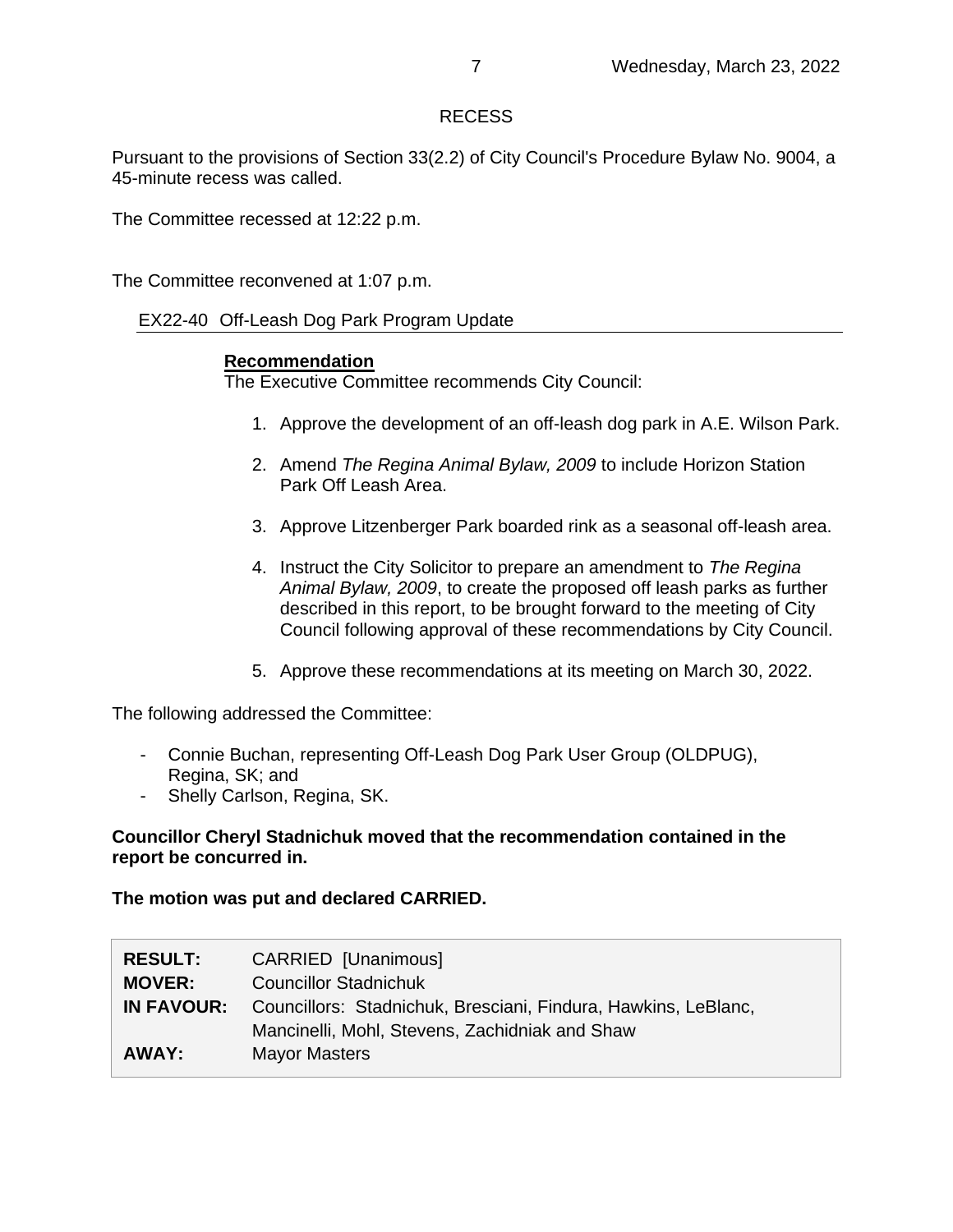### EX22-39 2022 Property Tax Exemptions Related to 2014 Boundary Alteration

### **Recommendation**

The Executive Committee recommends that City Council:

- 1. Approve the property tax exemptions as listed in Appendix B subject to the Government of Saskatchewan approving the exemption or partial exemption of the education portion of the taxes for amounts that are \$25,000 or greater.
- 2. Instruct the City Solicitor to bring forward the necessary bylaw to provide for the property tax exemptions listed in Appendix B.
- 3. Authorize the Executive Director Financial Strategy & Sustainability or delegate to apply to the Government of Saskatchewan on behalf of property owners for any exemption of the education portion of the taxes that is \$25,000 or greater as outlined in Appendix B.
- 4. Approve these recommendations at its March 30, 2022 meeting.

**Councillor Jason Mancinelli moved that the recommendation contained in the report be concurred in after correcting Appendix B under Part B: South East Mitigation Area respecting the percent – exempt set for address 6200 E Primrose Green Drive to read as "74.75%."**

**The motion was put and declared CARRIED.**

| <b>RESULT:</b>    | <b>CARRIED [Unanimous]</b>                                           |
|-------------------|----------------------------------------------------------------------|
| <b>MOVER:</b>     | <b>Councillor Mancinelli</b>                                         |
| <b>IN FAVOUR:</b> | Councillors: Mancinelli, Bresciani, Findura, Hawkins, LeBlanc, Mohl, |
|                   | Stadnichuk, Stevens, Zachidniak and Shaw                             |
| AWAY:             | <b>Mayor Masters</b>                                                 |
|                   |                                                                      |

EX22-22 Supplemental - Response to COVID-19 Property Tax Relief Requests

#### **Recommendation**

That the Executive Committee receive and file this report.

#### **Councillor Andrew Stevens moved, AND IT WAS RESOLVED, that this report be received and filed.**

EX22-6 Response to COVID-19 Property Tax Relief Requests

### **Recommendation**

The Executive Committee recommends that City Council: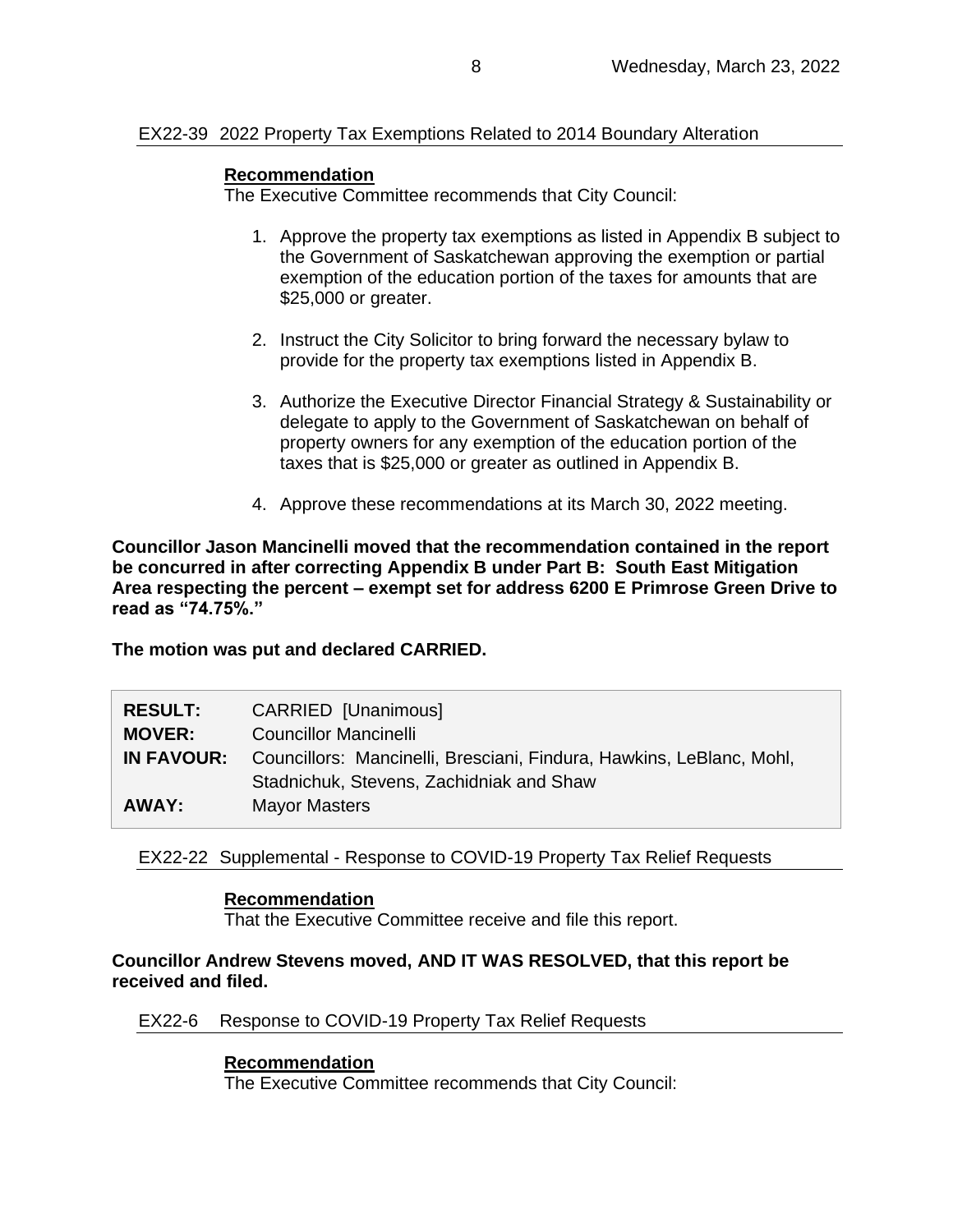- 1. Direct Administration to implement an arrears payment plan with a reduced penalty rate of 0.75 per cent as described in this report by March 31, 2022.
- 2. Instruct the City Solicitor to bring forward amendments to Bylaw 2003-69, being The Regina Administration Bylaw and any other necessary Bylaws in order to implement the arrears payment plan and reduced penalty as described in this report.
- 3. Deny the request from Regina Hotel Association for a 25 per cent exemption on 2021 municipal property taxes for hotels and motels (Appendix A).
- 4. Deny the request from Regina Downtown Business Improvement District for a property tax credit equal to properties' 2021 Business Improvement District taxes (Appendix B).
- 5. Deny the request from Regina Warehouse Business Improvement District for a property tax credit equal to properties' 2021 Business Improvement District taxes (Appendix C).
- 6. Approve these recommendations at its meeting on February 2, 2022.

## **Councillor Bob Hawkins moved that City Council approve option #1 and #2, status quo.**

*Councillor Cheryl Stadnichuk verbally stated she had entered her electronic vote in error with respect to the status quo motion and had clearly indicated prior to the Clerk starting the vote that her intention was to vote in favour. The correction to her vote has been captured below.*

### **The motion was put and declared LOST.**

| <b>RESULT:</b><br><b>MOVER:</b> | LOST $[4 \text{ to } 6]$<br><b>Councillor Hawkins</b>                |
|---------------------------------|----------------------------------------------------------------------|
| <b>IN FAVOUR:</b>               | Councillors: Hawkins, LeBlanc, Mohl and Stadnichuk                   |
| <b>AGAINST:</b>                 | Councillors: Bresciani, Findura, Mancinelli, Stevens, Zachidniak and |
|                                 | Shaw                                                                 |
| AWAY:                           | <b>Mayor Masters</b>                                                 |

(Councillor Mohl left the meeting.)

**Councillor Jason Mancinelli moved that the recommendation contained in the report be concurred in with a friendly amendment to approve these recommendations at the March 30, 2022 meeting of City Council.**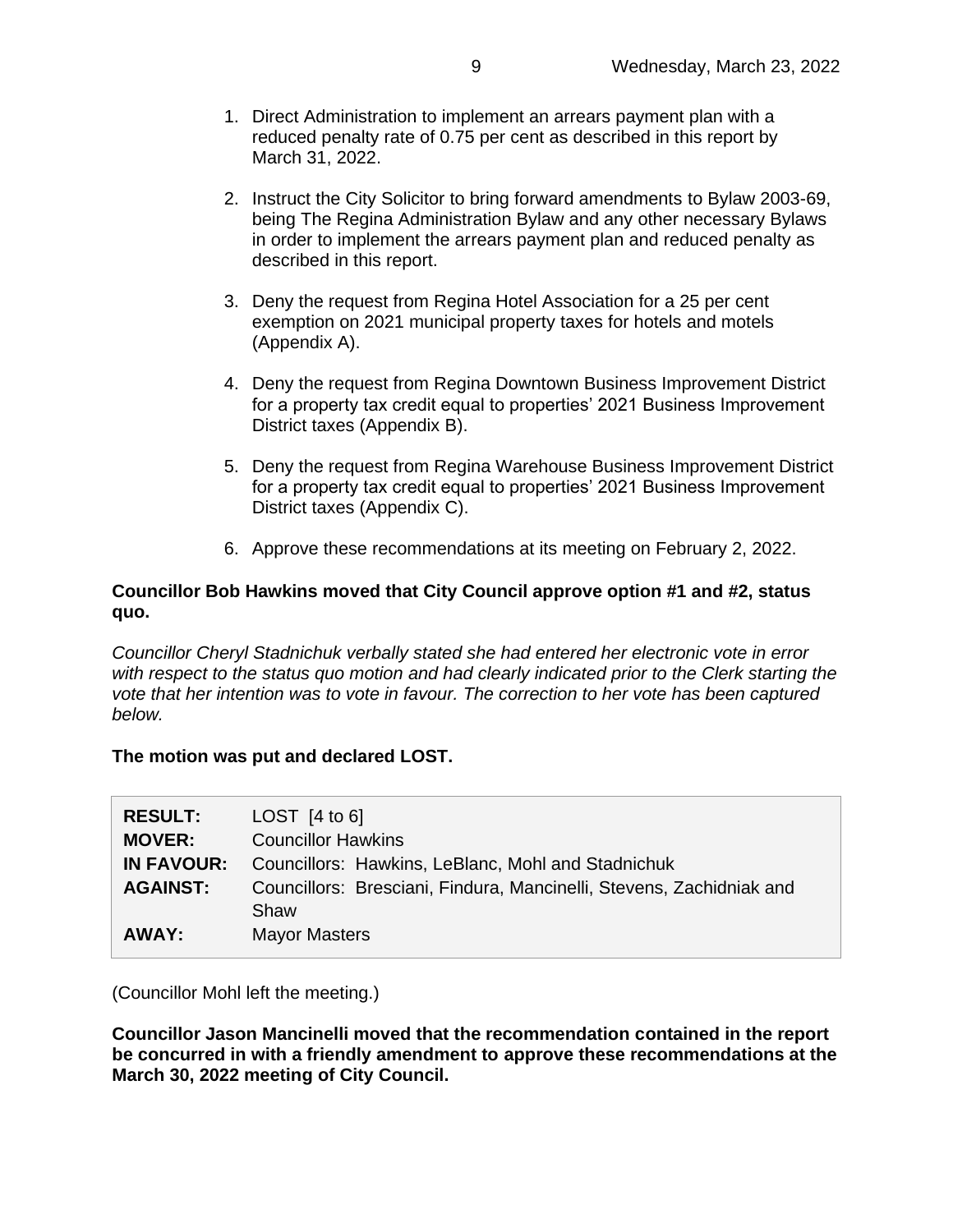**The motion was put and declared CARRIED.**

| <b>RESULT:</b>    | CARRIED $[7 \text{ to } 2]$                                       |
|-------------------|-------------------------------------------------------------------|
| <b>MOVER:</b>     | <b>Councillor Mancinelli</b>                                      |
| <b>IN FAVOUR:</b> | Councillors: Mancinelli, Bresciani, Findura, Stadnichuk, Stevens, |
|                   | Zachidniak, and Shaw                                              |
| <b>AGAINST:</b>   | Councillors: Hawkins and LeBlanc                                  |
| AWAY:             | <b>Councillor Mohl and Mayor Masters</b>                          |

# RECESS

Pursuant to the provisions of Section 33(2.1) of City Council's Procedure Bylaw No. 9004, a 15-minute recess was called.

The Committee recessed at 2:45 p.m.

The Committee reconvened at 3:00 p.m.

(The meeting reconvened in the absence of Councillor Findura.)

EX22-37 Clean Property Bylaw Integration into Traffic Bylaw

# **Recommendation**

The Executive Committee recommends that City Council:

- 1. Approve the integration of relevant sections of *The Clean Property Bylaw, Bylaw No. 9881* (the "Clean Property Bylaw") into *The Regina Traffic Bylaw, 1997, Bylaw No. 9900* (the "Traffic Bylaw"), and the resulting amendments to both bylaws as proposed in this report.
- 2. Direct the City Solicitor to amend the *Traffic Bylaw* and the *Clean Property Bylaw* to reflect the changes as detailed in the Discussion section of this report.
- 3. Approve these recommendations at its meeting on March 30, 2022.

(Councillor Findura returned to the meeting.)

**Councillor Jason Mancinelli moved that the recommendation contained in the report be concurred in.**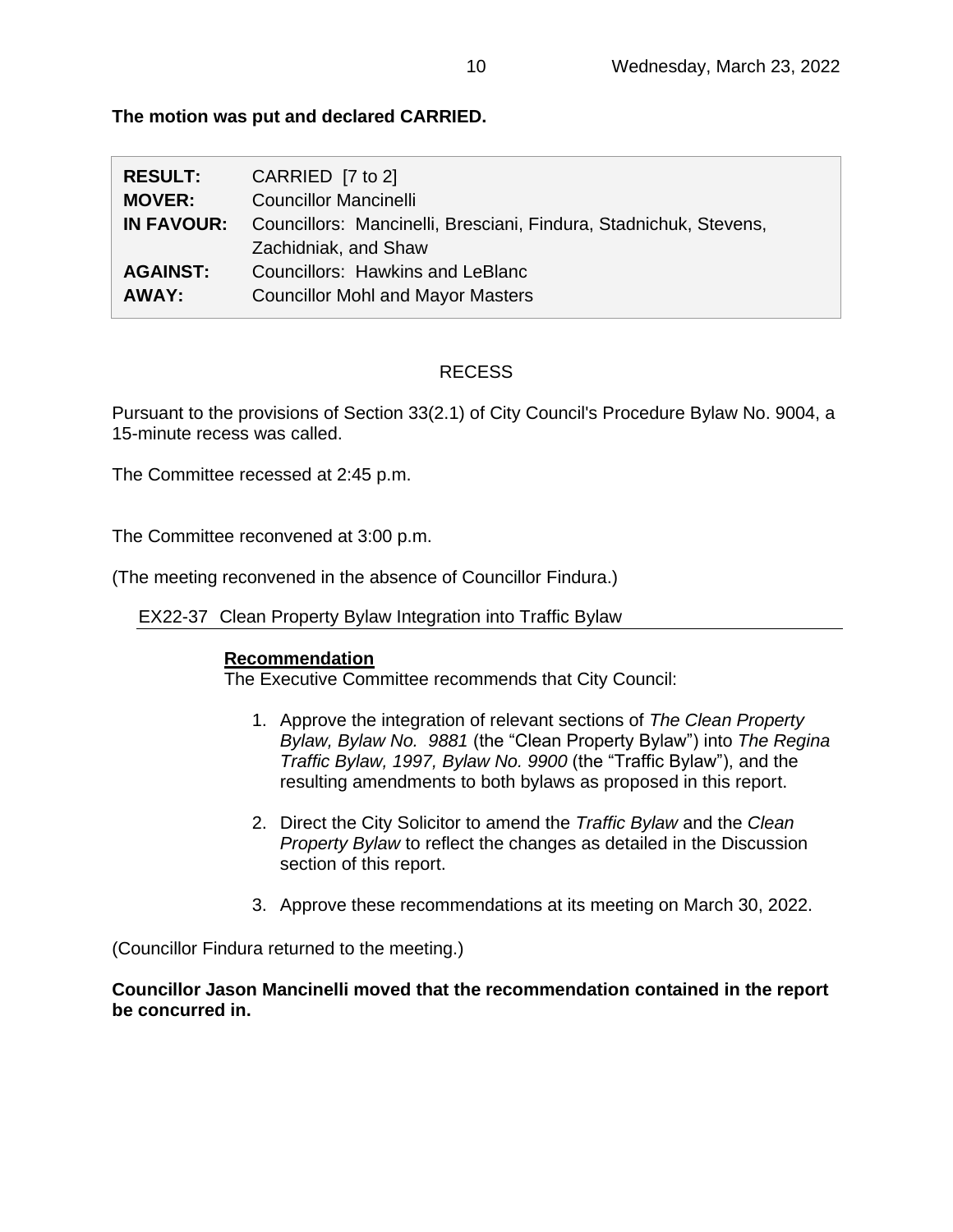**The motion was put and declared CARRIED.**

| <b>RESULT:</b> | CARRIED [Unanimous]                                            |
|----------------|----------------------------------------------------------------|
| <b>MOVER:</b>  | <b>Councillor Mancinelli</b>                                   |
| IN FAVOUR:     | Councillors: Mancinelli, Bresciani, Findura, Hawkins, LeBlanc, |
|                | Stadnichuk, Stevens, Zachidniak and Shaw                       |
| AWAY:          | <b>Councillor Mohl and Mayor Masters</b>                       |

Cheryl Viala, Regina, SK addressed the Committee.

EX22-45 Cheryl Viala: Update to Implications of 9<sup>th</sup> Avenue North Truck Route Removal

### **Recommendation**

That Executive Committee receive and file this communication.

### **Councillor Jason Mancinelli moved, AND IT WAS RESOLVED, that this communication be received and filed.**

EX22-38 Update to Implications of 9th Avenue North Truck Route Removal

### **Recommendation**

The Executive Committee recommends that City Council remove item MN20-23 from the List of Outstanding items for City Council.

**Councillor Jason Mancinelli moved that the recommendation contained in the report be concurred in.**

**The motion was put and declared CARRIED.**

| <b>CARRIED</b> [Unanimous]                                     |
|----------------------------------------------------------------|
| <b>Councillor Mancinelli</b>                                   |
| Councillors: Mancinelli, Bresciani, Findura, Hawkins, LeBlanc, |
| Stadnichuk, Stevens, Zachidniak and Shaw                       |
| <b>Councillor Mohl and Mayor Masters</b>                       |
|                                                                |

(Councillor Bresciani left the meeting.)

EX22-24 2021 Lead Service Connection Management Program Update Report

# **Recommendation** That Executive Committee receive and file this report.

**Councillor Andrew Stevens moved that this report be received and filed.**